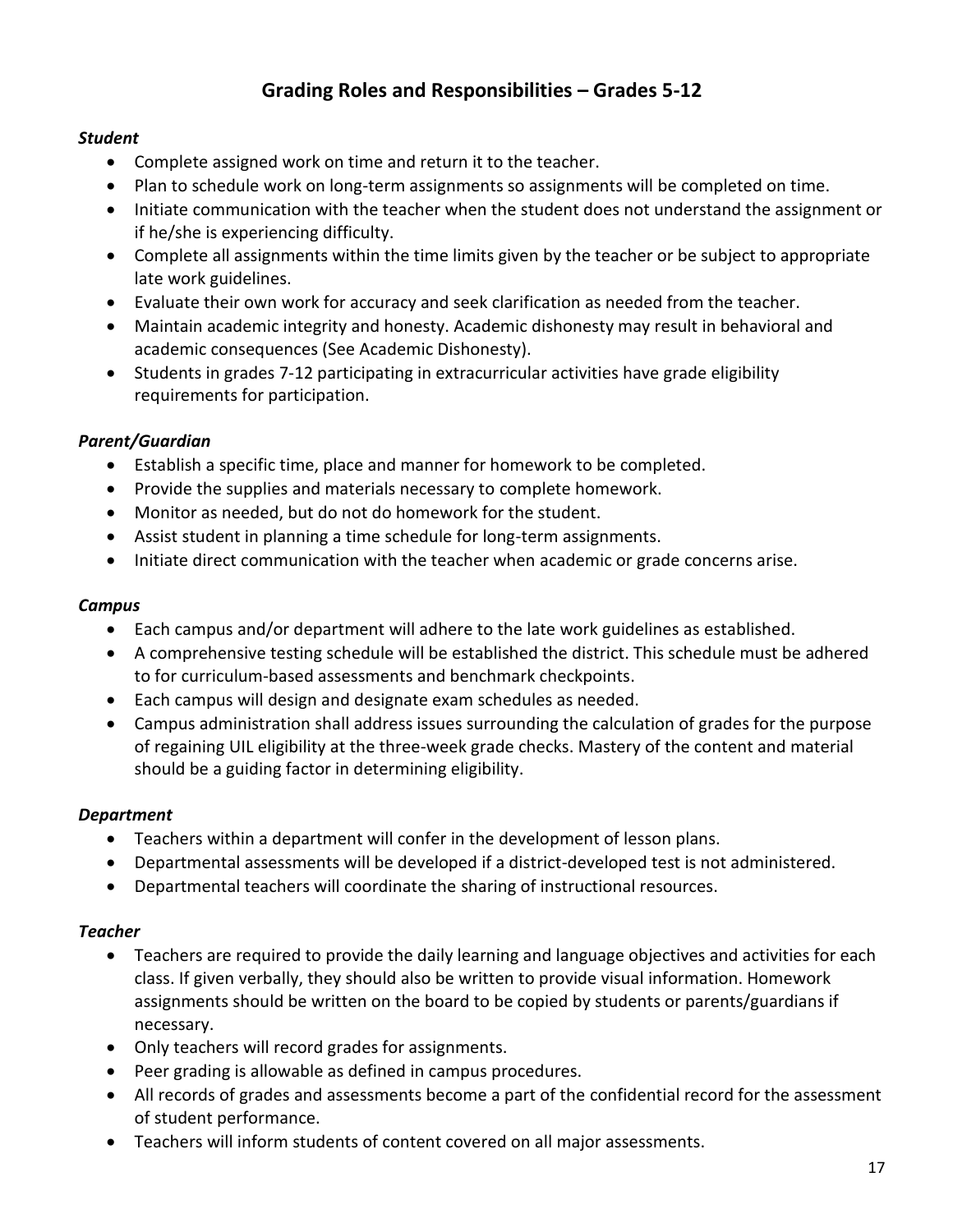- Teachers must follow the DISD Grading and Reporting Procedures and ask for clarification from campus administration or department chairs as needed.
- Teachers will provide students with a rubric for long-term projects/alternative assessments.

# *Teacher Records/Gradebook*

Grade records are an important record-keeping tool and should be accurately maintained. Teachers should be aware that many times grades will need to be verified; therefore, accurate record keeping is essential. All teachers will maintain the District electronic gradebook.

- Grades recorded in a gradebook are documentation of a student's progress and of mastery of the TEKS and curriculum objectives.
- Grades recorded in a gradebook represent a confidential record for assessment of student performance.
- The set of grades indicated in the gradebook shall be the complete set from which the student's average is determined.
- The electronic gradebook must adhere to the calculations outlined in the DISD Grading and Reporting Guidelines.
- Only the teacher of record (or principal designee) will enter grades in the gradebook.
- Teachers will update district electronic gradebooks on a weekly basis.

# *Parent/Guardian – Communication*

- A teacher will inform parents/guardians promptly when problems appear and any time a student's grade falls below 70 in any class, is not achieving the expected level of performance, is presenting some problem to the teacher, or for any other case that the teacher considers necessary. Such notification may be handled by telephone, email, or in person. All notifications must be documented.
- The State and District requires each school to notify parents/guardians of the need for a conference at the nine-weeks grading period if the grade is below the level required for course credit or grade level advancement.
- A combination of report cards, progress reports and parent contacts will be used to inform parents of their child's progress in schools.
- Teachers will provide an overview of the grade level expectations at the beginning of the school year.

# *Course Syllabus*

All secondary teachers are required to prepare, post, and distribute a course syllabus for students during the first two weeks of the course and/or semester. The purpose of the course syllabus is to provide information, guidelines, and an overview of a teacher's requirements for successful completion of a course. The syllabus may be defined as the scope and sequence of a course's major projects and themes. It may be prepared by semester or full-year requirements. The syllabus is designed to give students and parents/guardians an overview of the course's major themes and approximate dates of major course projects, exams, or papers. Each teacher may develop his/her own format of a course syllabus, but the following elements must be included:

- Teacher name
- Course title
- Conference time
- School/Teacher phone number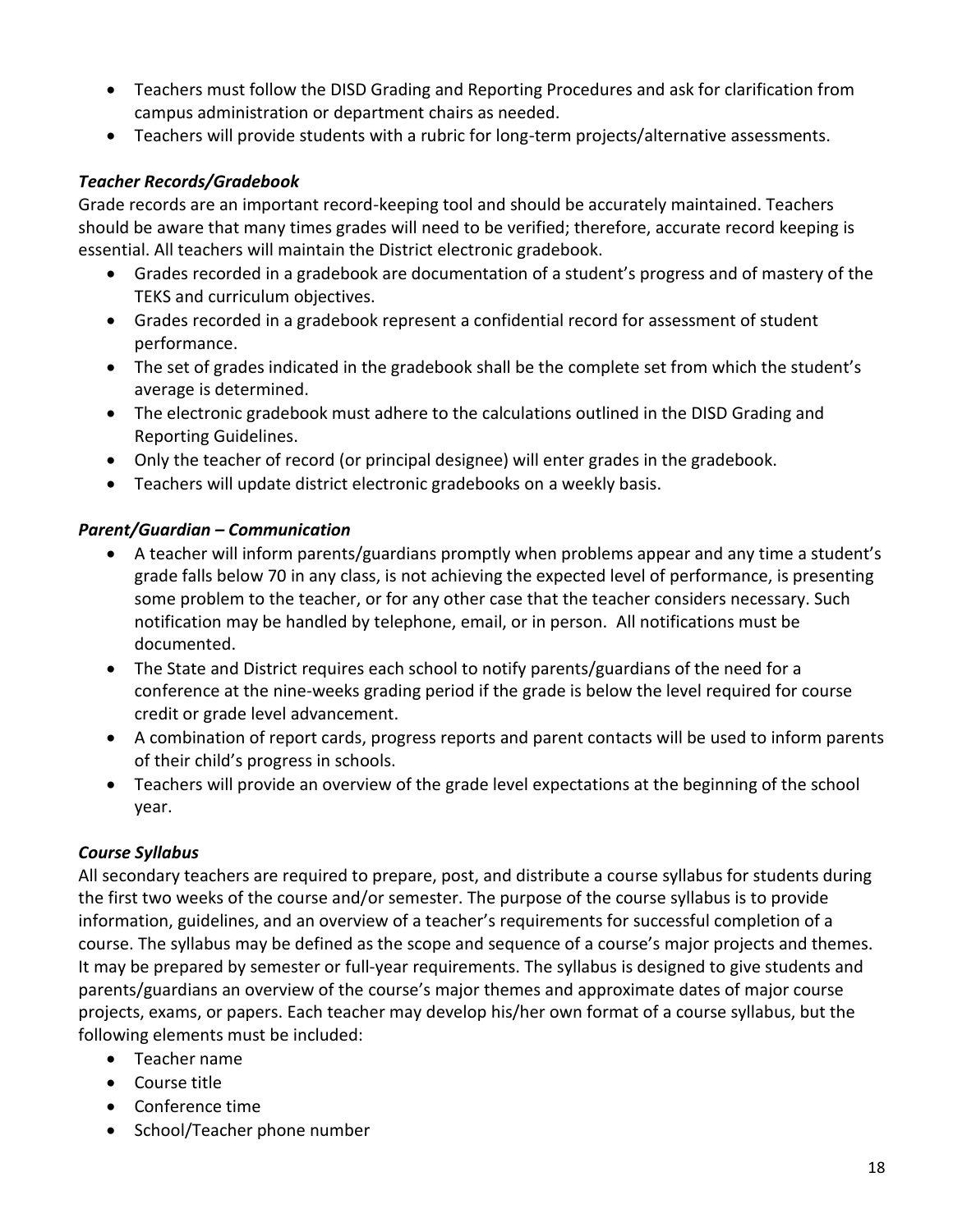- Outline or scope and sequence of major course units, themes, or projects
- Approximate timeline and due dates of long term projects
- General method of assessment and grade calculation in compliance with DISD Grading and Reporting Procedures
- Average amount of homework
- Assigned reading/literary works

A copy of the course syllabus must be submitted to the campus principal at the beginning of each semester.

# **Standards for Mastery**

Mastery shall be determined as follows:

- Course assignments and unit evaluation shall be used to determine student grades in a subject. An average of 70 or higher shall be considered a passing grade.
- Mastery of the skills necessary for success at the next level shall be validated by assessments that may either be incorporated into unit of final exams or may be administered separately. Mastery of at least 70 percent of the objectives shall be required. *EIE(LOCAL)*

# *Required Attendance*

In accordance with state law, a student may not be given credit or receive a grade for a class unless the student is in attendance for at least 90% of the days the class is offered.

High School students may have two college visit days their junior year and two their senior year. It is recommended that students obtain prior approval from their grade level counselor/administrator. A letter from the college or university verifying the visit must be submitted to the attendance office upon return.

# *Homework*

Homework provides opportunities for students to apply knowledge, skills, and processes from previous learning to display their understanding. Homework should be considered extended learning opportunities for students to demonstrate mastery of concepts taught. Homework can be a necessary part of the instructional process that begins in the classroom, extends into the home, and provides a way for parents/guardians to become aware of the instructional program and their student's educational progress.

In order to ensure that homework practices are efficient and effective, consideration for the amount of time per night an average student should expect to spend on homework for all subjects combined, based on the research, should include the following:

- Homework should not exceed 8 hours per week for students in fifth through eighth grade.
- Homework should not exceed 10 hours per week for high school students.
- Homework should never be a disciplinary measure, but should be used to enrich and strengthen classroom experiences.
- Exceptions may apply for special projects and advanced academics. If a student chooses to participate in AP, Pre-AP, or Dual Credit classes, additional homework time may be required.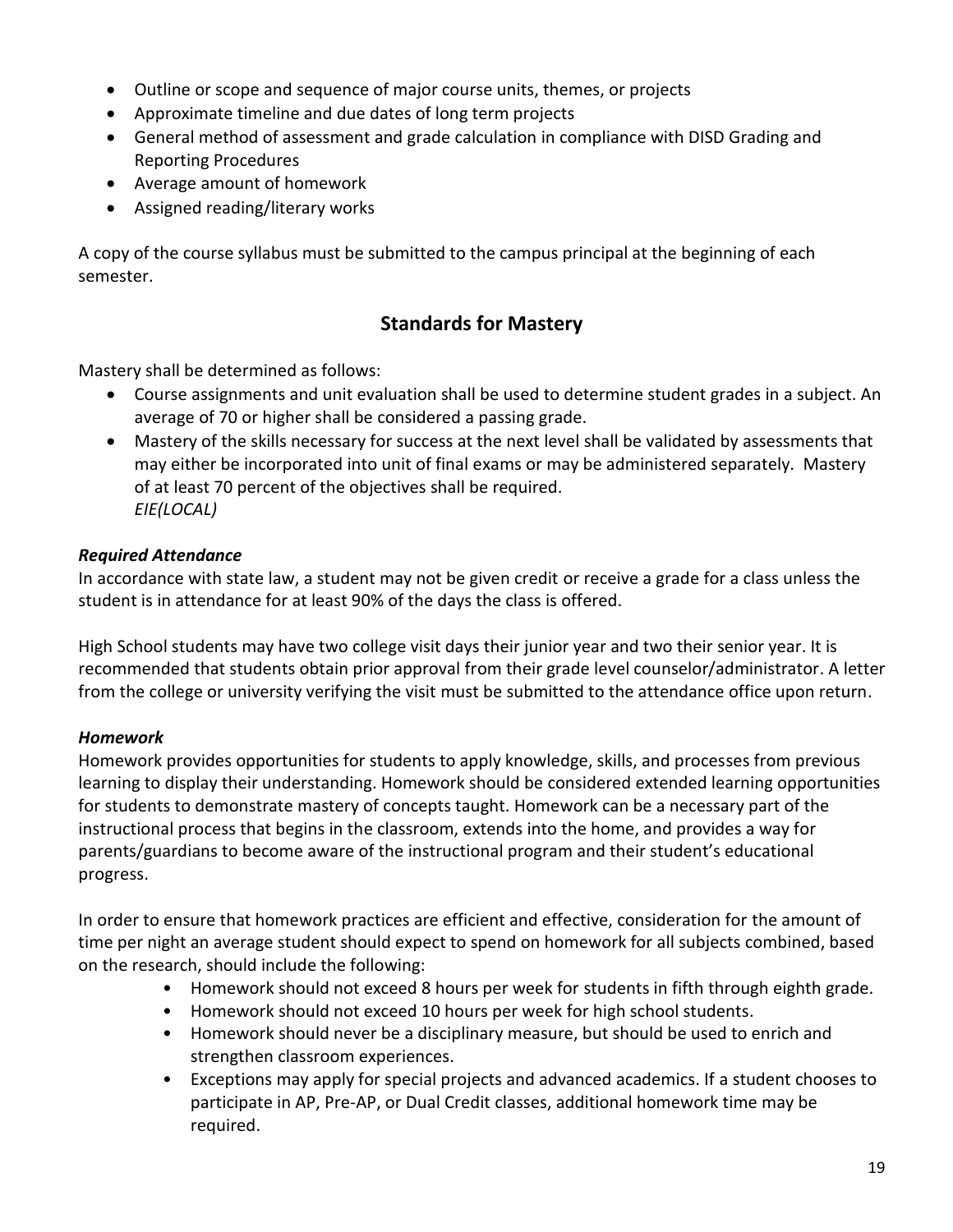### *Grading Homework*

Homework may be graded in a variety of ways. At times, checking for completion is appropriate. At other times, a complete analysis of procedure, content, and/or correct answers is appropriate. Graded assignments should be returned to the student in a timely manner. Peer grading is appropriate for revising and editing work as defined in campus procedures.

### *Grades 5-8 Promotion*

In grades 5-8, promotion to the next grade level shall be based on an overall average of 70 on a scale of 100 based on course-level, grade-level standards (Texas Essential Knowledge and Skills) for all subject areas, and a grade of 70 or above in language arts, mathematics, and either science or social studies.

In addition to local standards for mastery and promotion, students in fifth and eighth grade must meet the passing standard established by the State Board of Education on an applicable assessment instrument in the subjects required under state law in order to be promoted to the next grade. In fifth and eighth grade, campus Grade Placement Committees (GPCs) shall make recommendations for promotion or retention of those students who do not meet minimum state standards.

# *SSI: Student Success Initiative for Required Accelerated Instruction (2018-2019)*

- $\bullet$ <sup>th</sup> and 8<sup>th</sup> grade students must pass the STAAR reading and math tests in order to be promoted to 6<sup>th</sup> grade and 9<sup>th</sup> grade.
- Students have three opportunities to pass the STAAR reading and math tests (two during the spring and one during the summer).
- If a student does not pass the STAAR reading and math test, the Grade Placement Committee (GPC) must develop an Accelerated Instruction Plan (AIP) and provide accelerated instruction at a ratio no higher than 10 students per 1 instructor following each testing opportunity. The student must complete all required accelerated instruction prescribed by the GPC through the AIP.
- Students must complete accelerated instruction if they fail, are absent from, or otherwise do not receive a score on the April administration.
- Students must complete accelerated instruction if they fail, are absent from, or otherwise do not receive a score on the May administration (the GPC prescribes accelerated instruction that the student must complete from May to June).
- Students must complete accelerated instruction if they fail, are absent from, or otherwise do not receive a score on the June administration. The GPC prescribes accelerated instruction that the student must complete during the first six weeks of school.
- All students who participate in the 3rd test administration (June) (whether they pass, fail, are absent from, or otherwise do not receive a score) must participate in required accelerated instruction throughout the 2018-2019 school year as prescribed by the GPC through the AIP.
- After the 3rd test administration (June), a student who fails, is absent from, or otherwise does not receive a score on the STAAR reading and math tests will be automatically retained in 5<sup>th</sup> and 8th grade.
- **Students receiving Special Education Services**

House Bill 657, Acts 2017, 85<sup>th</sup> Legislature, amended TEC 28.021 1(i) (relating to SSI for Reading and Math in Grades 5 and 8) to provide that if a student receiving special education services does not perform satisfactorily on the first administration of a STAAR Reading or Math assessment in Grades 5 or 8, the student's ARD committee **must** meet before the assessment is administered for the second time to determine whether the student will be retained or will be promoted in accordance with newly added Subsection 29.0122(i-1):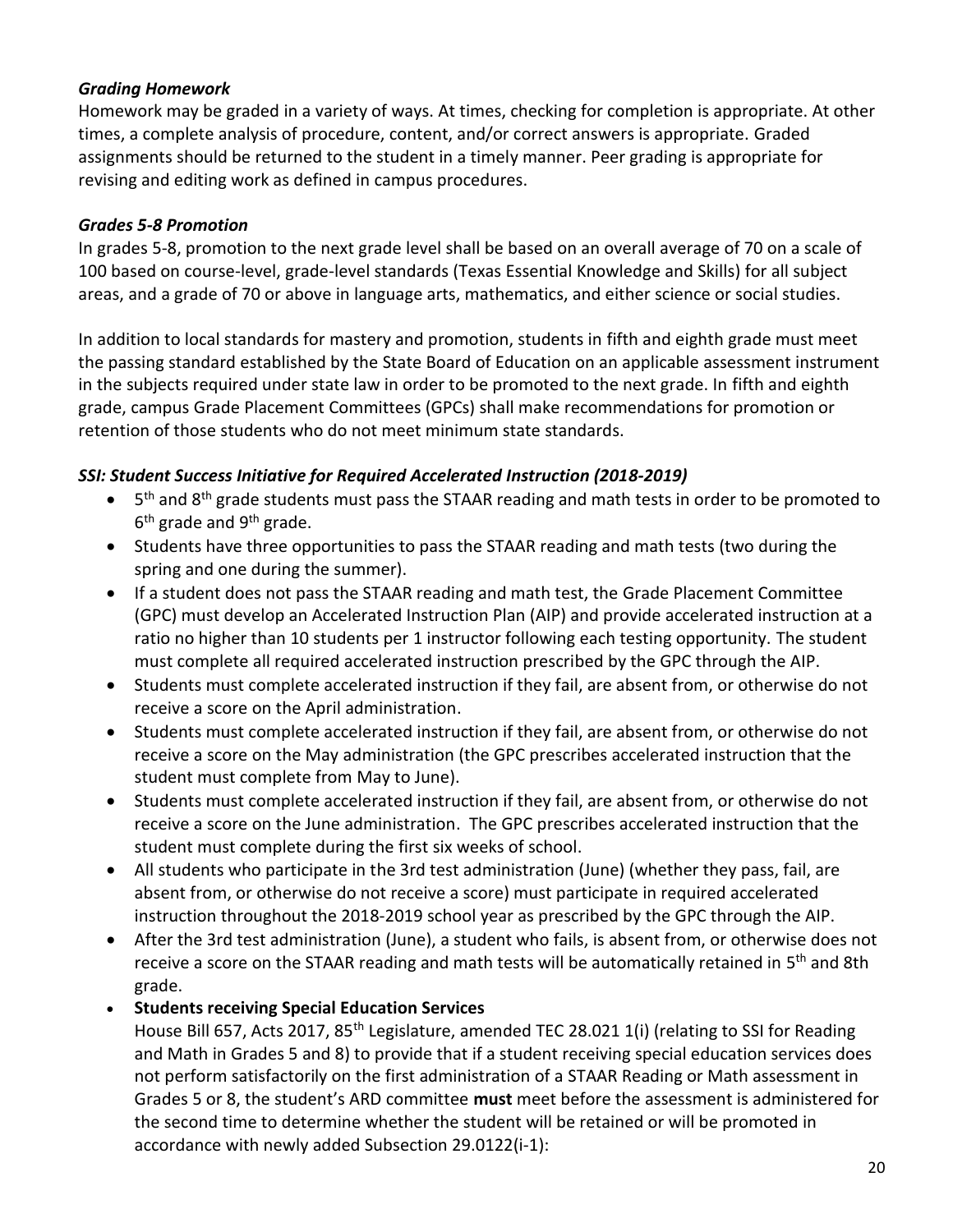(i-1) At a meeting of the ARD committee of a student under Subsection (i), the committee may promote the student to the next grade level if the committee concludes that the student has made sufficient progress in the measurable academic goals contained in the student's IEP. A school district that promotes a student under this subsection is not required to provide an additional opportunity for the student to perform satisfactorily on the assessment instrument.

Newly added Subsection 29.0211 (i-2), requires that not later than September 1 of each school year, a school district must notify the parents of students receiving special education services of the options of the ARD committee under Sec. 29.0211 (i) if the student does not perform satisfactorily on an SSI STAR assessment.

**Waiver and Appeal Process (**see Appendix A)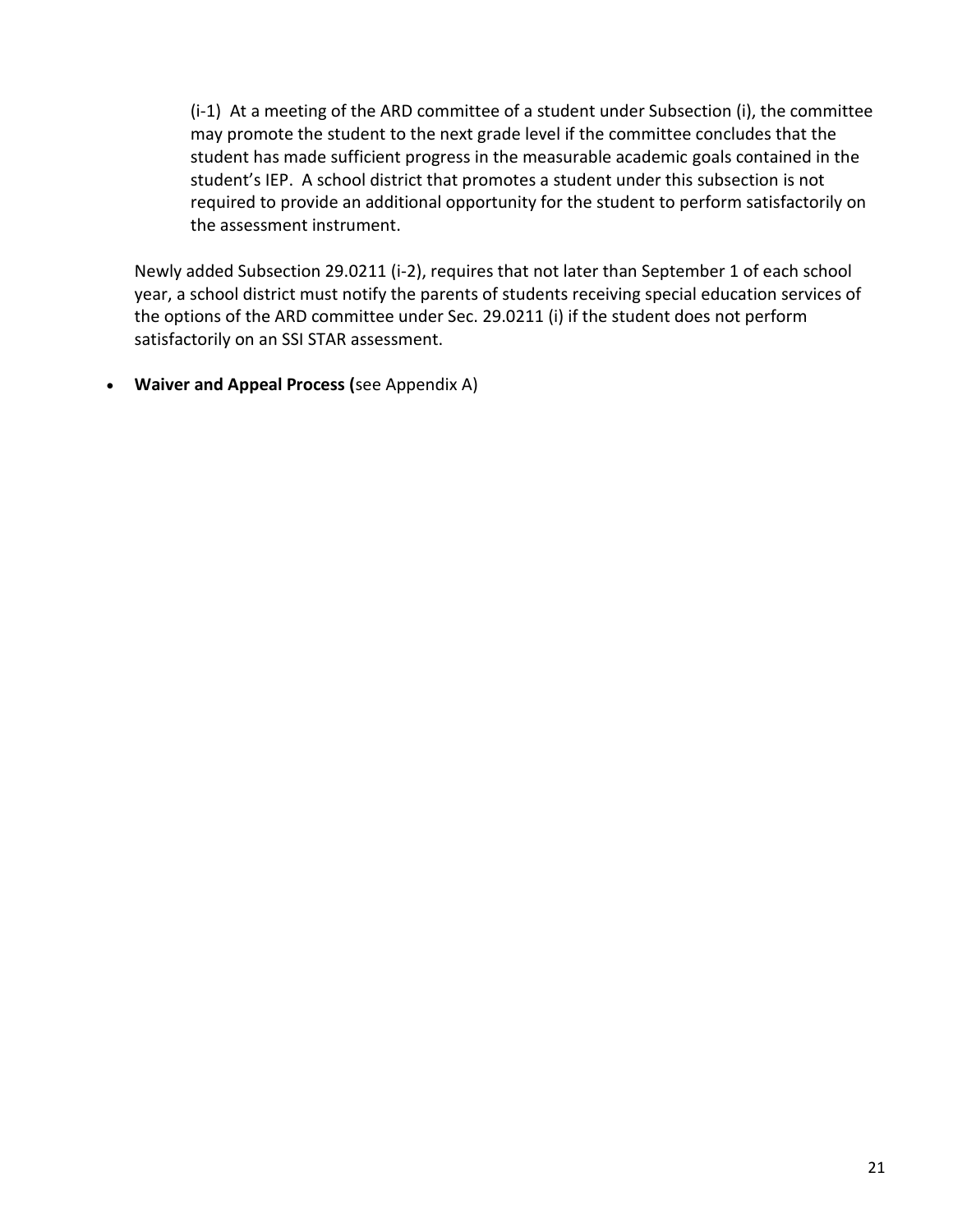# **Calculation of Nine-week Averages**

### *Numerical Scores and Letter Grades (Grades 5-8)*

The following table relates the numerical scores and letter grades in grades 5-8 that are used to report Language Arts, Reading, Writing, Mathematics, Science and Social Studies:

| <b>Numeric Average</b> | <b>Letter Grade</b> | <b>Description</b>        |
|------------------------|---------------------|---------------------------|
| 90-100                 |                     | <b>Excellent Progress</b> |
| 80-89                  | R                   | <b>Good Progress</b>      |
| 75-79                  |                     | <b>Fair Progress</b>      |
| 70-74                  |                     | <b>Marginal Progress</b>  |
| 69 and below           |                     | Failing                   |

### *Grading Categories and Grade Weights (Grades 5-8)*

All nine-week averages shall be calculated on a percentage system for each category of assignment. A 100-point grading scale will be used in all courses.

| Category  | <b>Description</b>                | Value<br>(Regular) | <b>Value</b><br>(Pre-AP) |  |
|-----------|-----------------------------------|--------------------|--------------------------|--|
| FA        | Formative Assignments/Assessments | 55%                | 50%                      |  |
| <b>SA</b> | <b>Summative Assessments</b>      | 45%                | 50%                      |  |

### *Numerical Scores and Letter Grades (Grades 9-12)*

Beginning in grade 9, grades are weighted and receive grade points and credits. The chart on page 30 shows the grade points earned for high school courses.

# *Grades 9-12 Course Credit*

Grade-level advancement for students in ninth through twelfth grades shall be earned by course credits. After the ninth grade, students are classified according to the number of credits earned toward graduation.

| <b>Credits Earned</b> | <b>Classification</b> |
|-----------------------|-----------------------|
| h                     | Grade 10 (Sophomore)  |
| 12                    | Grade 11 (Junior)     |
| 19                    | Grade 12 (Senior)     |

# *Grading Categories and Grade Weights (Grades 9-12)*

All nine-week averages shall be calculated on a percentage system for each category of assignment. A 100-point grading scale will be used in all courses.

| Category | <b>Description</b>                   | <b>Value</b><br>(Regular) | <b>Value</b><br>(Pre-AP) | <b>Value</b><br>(AP) |
|----------|--------------------------------------|---------------------------|--------------------------|----------------------|
| FA       | Formative Assignments/Assessments    | 50%                       | 40%                      | 40%                  |
| SA       | Summative Assessments (Major Grades) | 50%                       | 60%                      | 60%                  |

*Grading percentages will vary for high school elective courses. Please see the course syllabus for grading categories.*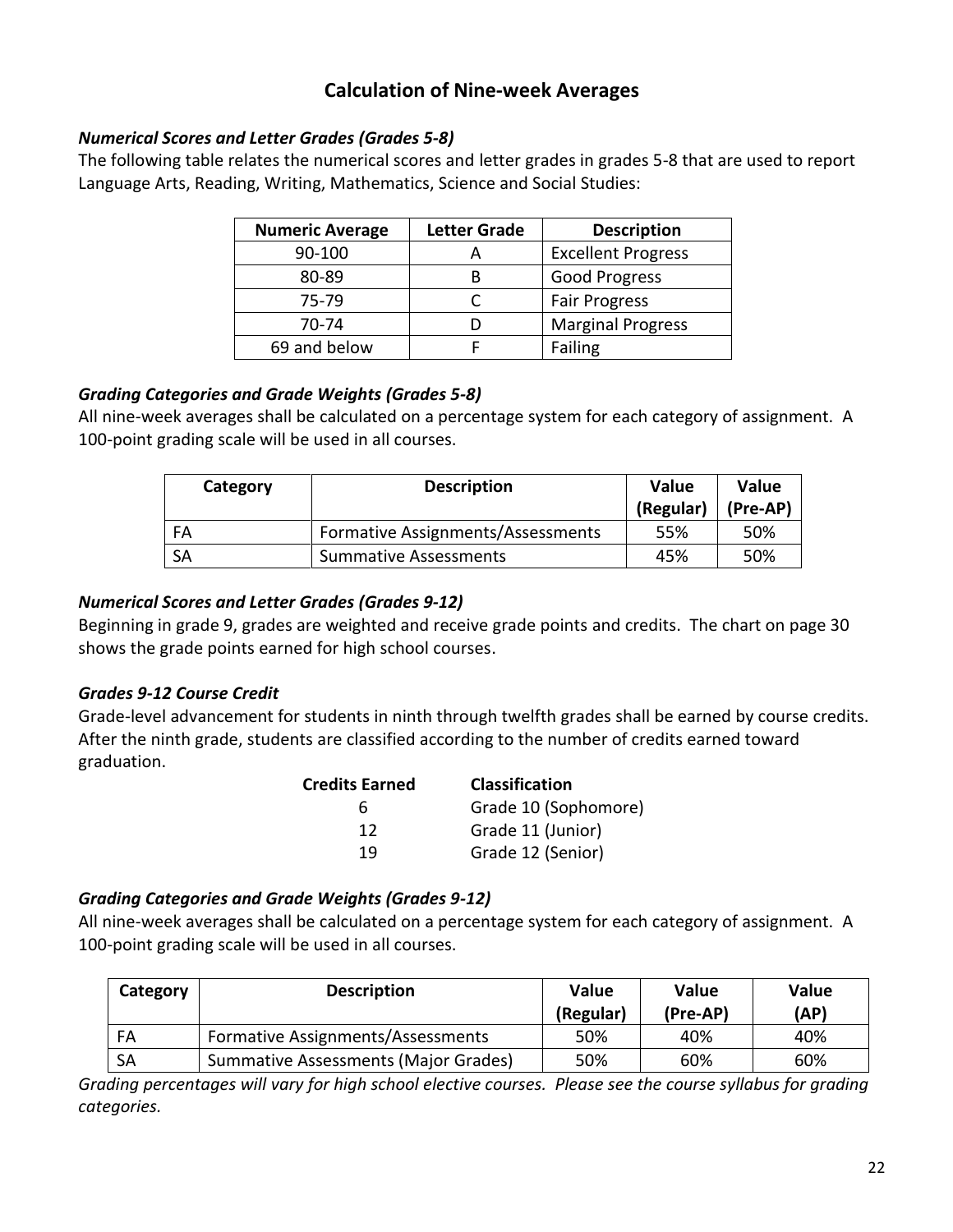### *Formative Assignments/Assessments*

- Formative Assignments/Assessments are designed to measure a student's progress toward learning standards. Assignments in this category may include: class work, homework, science labs, journals, reading responses, minor projects, notes, quizzes, and other similar assignments. (Short quizzes do not have to be scheduled in advance.)
- Teachers are required to record a minimum of twelve (12) formative assignment/assessment grades per nine-week grading period for each course/subject.
- Junior High students taking high school credit courses will be held to the same grading standards as high school students.

# *Summative Assessments*

- Summative Assessments are major grades and may include: common (unit) assessments, projects, research papers, curriculum based assessments, extended labs, presentations, performances, and other similar assignments. For English Language Arts only, one major grade must be a writing piece that will be included in the student's writing portfolio.
- Curriculum-based assessments (department or district-developed) will be given as checkpoints during the grading periods. These assessments will count the same as all other class tests/assessments.
- Teachers are required to record a minimum of three (3) summative assessments per nine-week grading period.
- Junior High students taking high school credit courses will be held to the same grading standards as high school students.

# *Semester Exams (High School Courses)*

- Semester exams will comprise 10% of the final course grade.
- Comprehensive semester exams are administered in all high school courses at the end of the fall and spring semesters. They will not be administered early, and a "0" will be recorded if the student is absent. A make-up opportunity will be provided.
- Semester exams must be representative of the work of all prior instruction.
- Pre-AP "mock" exams will count as the semester exam for the spring semester.
- Advanced Placement exams will count as a semester exam exemption for AP students.
- Junior High students taking high school credit courses will be held to the same semester exam requirements as high school students.

# *Additional Grading Information*

- The above represent the minimum requirements, and teachers may provide additional assessments and assignments at their discretion in order to allow multiple opportunities for students to demonstrate mastery of the TEKS.
- No one grade should be weighted more than 20% of the nine-weeks average.
- Students shall have the opportunity to review all graded work. Daily work and quizzes should be returned within two to four scheduled class days.
- District-developed assessments and assessments created with copyrighted materials will be reviewed in class but will not be returned for students to keep. Parents may request a review of the assessment at the school.
- Major projects and assessments with written compositions should be reviewed and returned on a timely basis.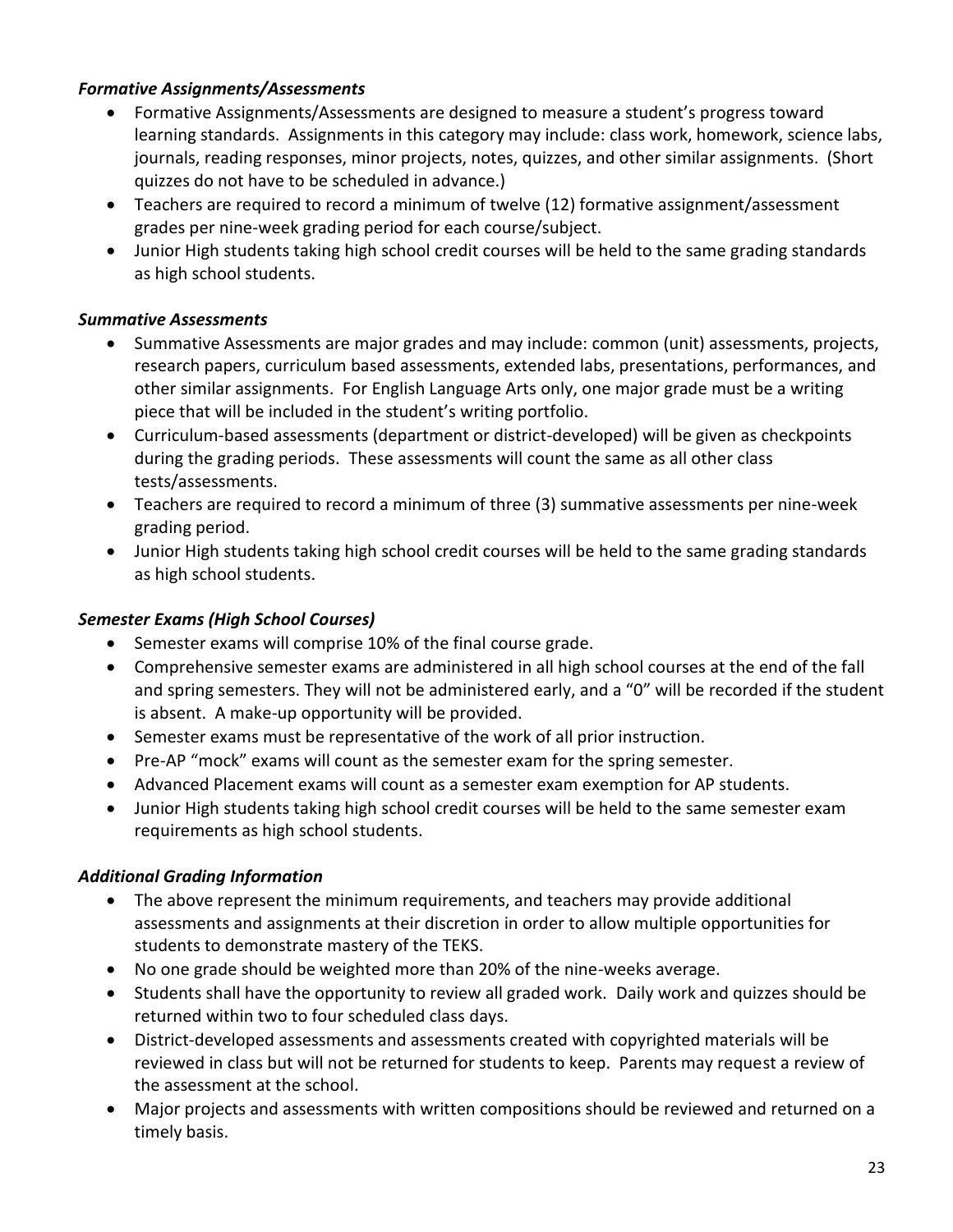- Published writing refers to the use of the entire writing process (brainstorming, rough draft, revising, editing, and publishing) when writing a composition.
- Collaborative work shall result in individual grades for individual work or group grades depending upon the assignment. Students shall be given the option to produce work individually for projects or products. Assessment rubrics must be provided for all collaborative work assignments.

# *Incomplete Grades*

- A high school student receiving an incomplete and/or zero for a missed semester exam will have the opportunity to make-up the semester exam following the schedule established by the campus.
- In unusual cases, where the student has missed a large quantity of class time or work, the time may be extended for completing the assignments.
- In all cases, the teacher must communicate to the student the nature of the outstanding work and the time limitation for completing the work (UIL requirement).

# *Final Grade Reported*

- The actual grade received on any assignment and for the nine-week average will be recorded in the teacher gradebook.
- The actual grade earned on any assignment may exceed 100%; however, the calculated average on a Progress Report and/or Report Card may not exceed 100%.
- When reporting and recording any failing grade below a 50 for the final grade on the Report Card, teachers must provide documentation of the required actions taken utilizing the "Student Summary and Progress Supporting Final Grades Below a '50' Form". This form is placed in the student's cumulative file by the campus administrator. (see Appendix B)

# *Dual Credit Courses*

Dual Credit Courses may require an alternate grading system due to the rigor of the course and the established requirements as noted through the Dual Credit Articulation Agreement with College of the Mainland.

# *Transfer Students*

Grade averages for any student transferring to Dickinson ISD will be used in place of assignments, quizzes, and major grades that the student has missed during the current grading period. Students will be permitted to submit alternate assignments, quizzes, and major grades for any transferred grade. Teachers will use the grade that most benefits the student.

Students transferring into the District shall receive the numerical grade that was earned in courses at another school. Letter grades shall be recorded as follows:

| $A+ = 98$ | $B+ = 88$ | $C + = 78$ | $D = 70$ |
|-----------|-----------|------------|----------|
| $A = 95$  | $B = 85$  | $C = 75$   | $F = 0$  |
| A- = 92   | $B - 82$  | $C - 72$   |          |

Students transferring into the District with a letter grade of P (Pass) or F (Fail) shall be credited in conformity with the District course descriptions; however, no grade points shall be given for letter grades of P or F. *EIC(LOCAL)*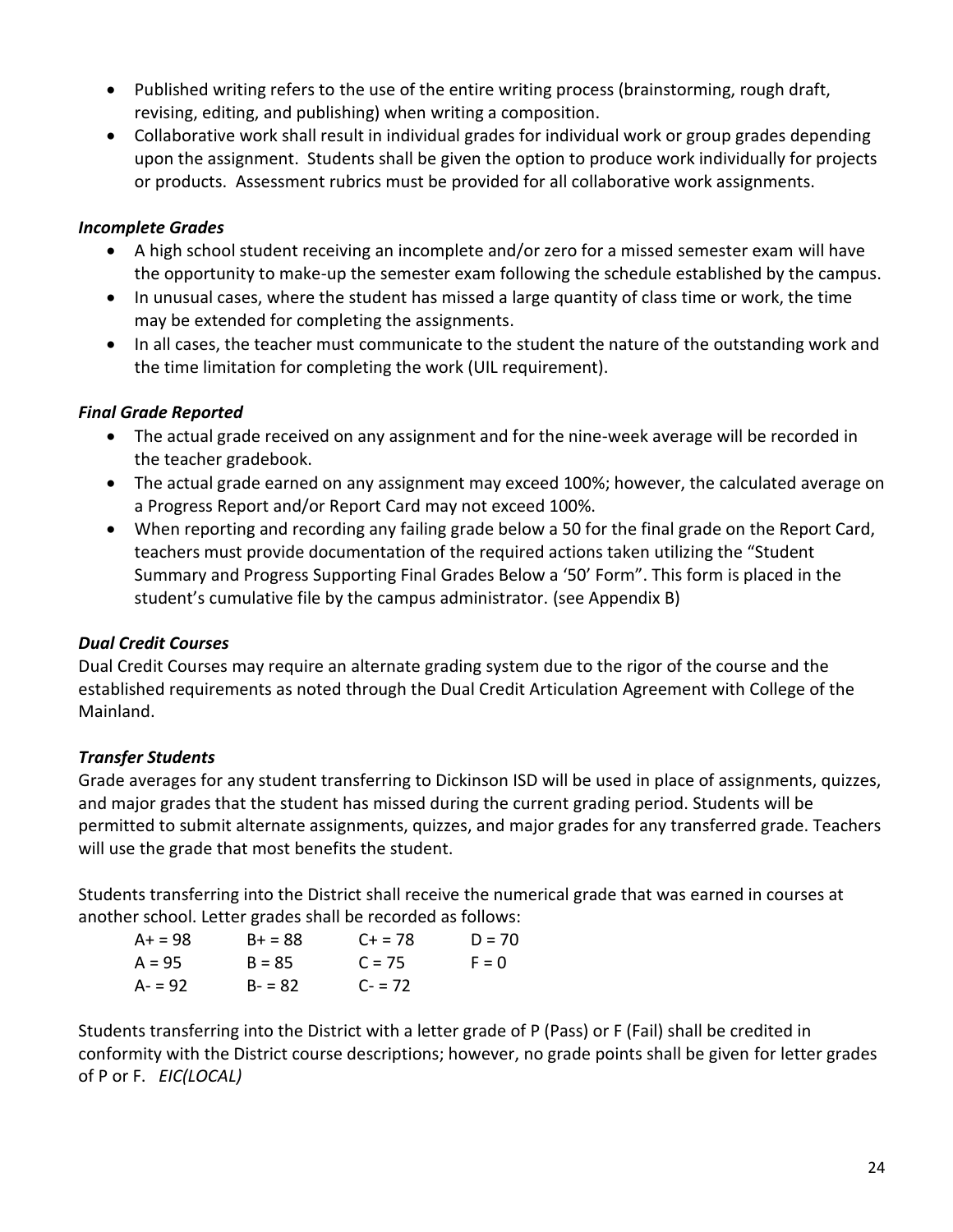#### *Transfer Students Who Have Not Been Previously Enrolled in a School for the Current School Year*

- Students will be assessed for their demonstration of mastery of course content utilizing district/campus developed assessments which cover previously taught content.
- Teachers may assign additional assignments that are relevant in preparing students for the assessment.
- Students who enter DISD with content gaps may be given the opportunity to audit courses.

#### *Extra Credit*

- All extra credit is to be academic and relevant to the course.
- The intent of extra credit is for enrichment in a class, not to gain mastery of the TEKS.
- Extra credit may be offered at the discretion of the teacher.
- If extra credit is offered, it must be offered to all students in the class.
- Extra credit will not cause an excessive financial burden on the student.
- Extra credit will not be given for bringing school supplies.
- Extra credit awarded will not account for more than 5% of the grading period average, and the final average cannot exceed 100%.

#### *Academic Dishonesty* – see page 5

# **Calculation of Semester Average**

All secondary courses will calculate and report a semester average. Calculated averages reported on progress reports or report cards may not exceed 100%. Grades recorded in a grade-book represent a confidential record for assessment of student performance.

### **Barber Middle School, Dunbar Middle School, Lobit Middle School, Kranz Junior High and McAdams Junior High**

#### *1st Semester Grade*

The semester average is determined using the nine-week averages.

| 1st Nine-Week Average | 50% |
|-----------------------|-----|
| 2nd Nine-Week Average | 50% |

#### *2nd Semester Grade*

The semester average is determined using the nine-week averages.

| 3rd Nine-Week Average | 50% |
|-----------------------|-----|
| 4th Nine-Week Average | 50% |

#### **Dickinson High School**

#### *1st Semester Grade*

The semester average is determined using the nine-week averages and the semester/final exam.

| 1st Nine-Week Average | 45% |
|-----------------------|-----|
| 2nd Nine-Week Average | 45% |
| Semester Exam         | 10% |

#### *2nd Semester Grade*

The semester average is determined using the nine-week averages and the final exam.

| 3rd Nine-Week Average | 45% |
|-----------------------|-----|
| 4th Nine-Week Average | 45% |
| Semester Exam         | 10% |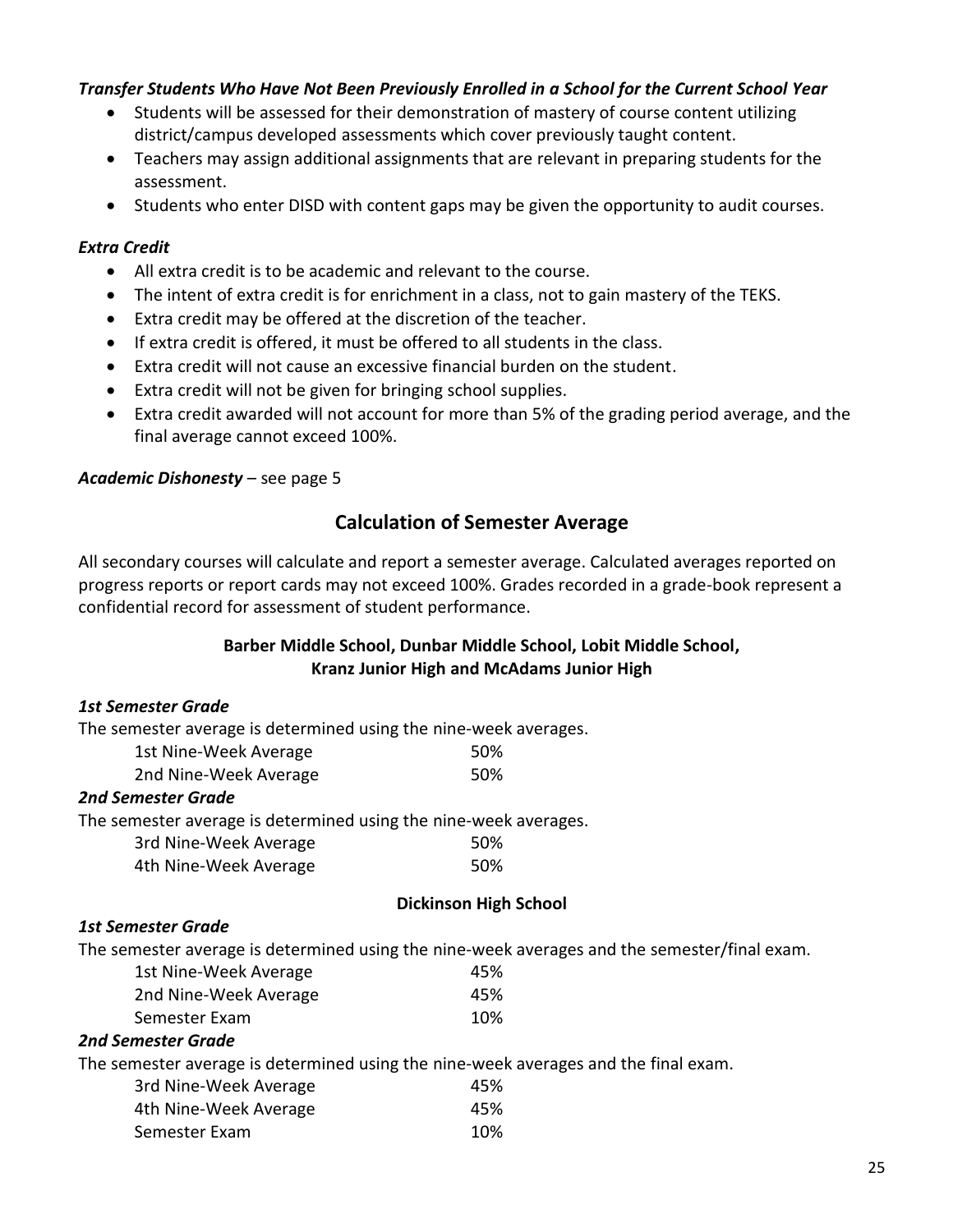# **Reteach and Reassess for Mastery**

Dickinson Independent School District provides a well-balanced curriculum on the state prescribed Texas Essential Knowledge and Skills (TEKS). Students will have the opportunity to master the knowledge, skills and competencies established by the district curriculum and the state standards.

DISD will utilize ongoing mastery assessments to determine which students are in need of remediation (re-teaching and acceleration). The use of benchmark tests, teacher-developed tests, performance assessments, and teacher observations will help determine which students are not mastering instructional objectives and in need of extra support.

- Teachers will identify and progress monitor students' level of mastery.
- Teachers will reteach core content (whole group, small group or individually) when data indicates that more than 80% of students have not demonstrated mastery.
- Re-teaching is responding to a learning problem right away using a new method. As a general rule, when students don't understand, teachers do one of three things:
	- 1. If it is a large portion of the class, the content will be explained again in a different way.
	- 2. If it is only a few students, individual or small group instruction will be provided.
	- 3. If a student still does not understand after receiving extra help, additional small group instruction and/or tutorial time will be recommended and provided.
- For re-teaching to be effective, teachers must use a different approach from the one they initially used. It should build on previous activities but focus on the omissions or errors in student thinking that resulted from these activities.
- Quick re-teaching strategies to address both misunderstanding and partial understanding include, but are not limited to: error analysis, descriptive feedback on original task/assessment, student examples of expectations, modeling, think aloud, new tasks assigned by teacher, manipulatives, presenting the information again in a different way, review sessions, graphic organizers, smallgroup instruction, practice activities, computer tutorials/programs, peer tutoring, breaking down concept into smaller components, games and hands-on activities, and cooperative learning.
- If 25% or more of the students in a teacher's class do not demonstrate mastery of the TEKS on a classroom test, the teacher will provide the opportunity for re-teaching and/or retesting. These opportunities will be provided during class time using different methods of instruction. This requirement does not apply to semester exams or "benchmark tests".
- Students with three or more zeroes on assignments over the assessed material may be excluded from the calculation of the 25%. Extenuating circumstances may be taken into consideration.
- Students who do not demonstrate mastery may be re-evaluated after they are retaught or after different activities are provided. Re-evaluation may include, but is not limited to, oral examination, special assignment sheets, special homework assignments, test corrections or a formal test.
- If less than 25% of all the students in a teacher's class do not demonstrate mastery, the teacher is not obligated to reteach and retest during class time. Tutorial time may be used for re-teaching.
- In the event of unusual circumstances, an individual student can ask for the opportunity for reteaching and retesting. This request can be evaluated by a committee comprised of the teacher, department chair, and content area assistant principal. In case of disputes, the final decision rests with the campus principal. The request for a retesting should be made within one (1) week after the test has been returned.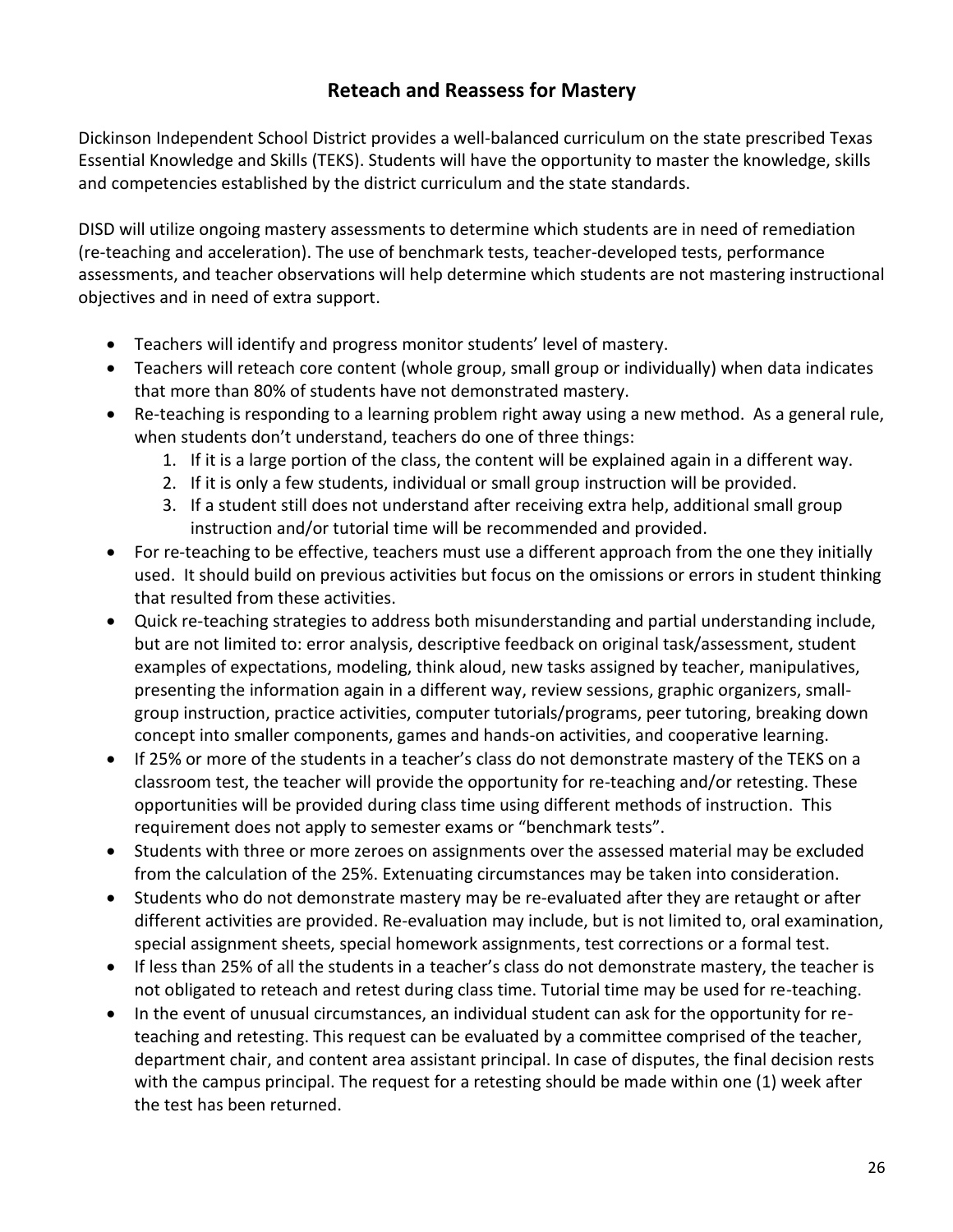Retest opportunities to improve performance up to a grade of 70 shall be extended to students. Teachers may exercise their discretion in allowing retest opportunities to a grade higher than 70; however the procedure used must be approved by the campus principal and consistent among grade levels/departments.

# **Late Work**

Students are expected to submit all assignments by the date and time established by the classroom teacher. Any work not turned in by the end of the grading period will be recorded as a zero. The table below represents the penalty that may be imposed for turning in late work.

| Days Late      | <b>Points Deducted</b> |  |
|----------------|------------------------|--|
|                | (from earned grade)    |  |
| 1 day          | 10 points off          |  |
| 2 days         | 20 points off          |  |
| 3 days         | 30 points off          |  |
| 4 or more days | 50 points off          |  |

- Extenuating circumstances may occur that are out of the control of the student and which prevent him/her from completing and returning homework assignments. The student is to inform the teacher of any such circumstances that prevented the completion of the homework. Teachers may grant exceptions to this policy, as necessary.
- The late work policy may not apply to major projects and term papers that are scheduled in advance and can be turned in prior to an absence.
- Secondary campuses may amend the late work guidelines provided above with campus guidelines pending administrator approval. The amended changes must be communicated to all students in the course syllabi.

# **Make-Up Work**

In order to provide the total assessment "picture" of a student's academic progress for a course, any student missing classroom instruction should be given the opportunity to make up the missing assigned work. This will ensure instructional continuity and place importance upon consistent attendance and daily study. Students shall be permitted to make up assignments and tests following any absence.

# *Make-Up Work Guidelines*

- Make-up work is available to all students. Students are responsible for asking teachers for the make-up work upon returning to class. Students shall receive credit for satisfactory make-up work after an absence, but may receive a zero for any test not made up within the allotted time. Any assignment not turned in within the allotted time falls within the late work guidelines.
- Exceptions may be granted by the campus administration in extenuating circumstances.
- The number of class days allowed for make-up work to be completed for full credit will be limited to three (3) days upon return to school. Extra time may be given at the teacher's discretion.
- A student should not, on the day of returning to school, be required to take a quiz or test that was announced during his/her absence.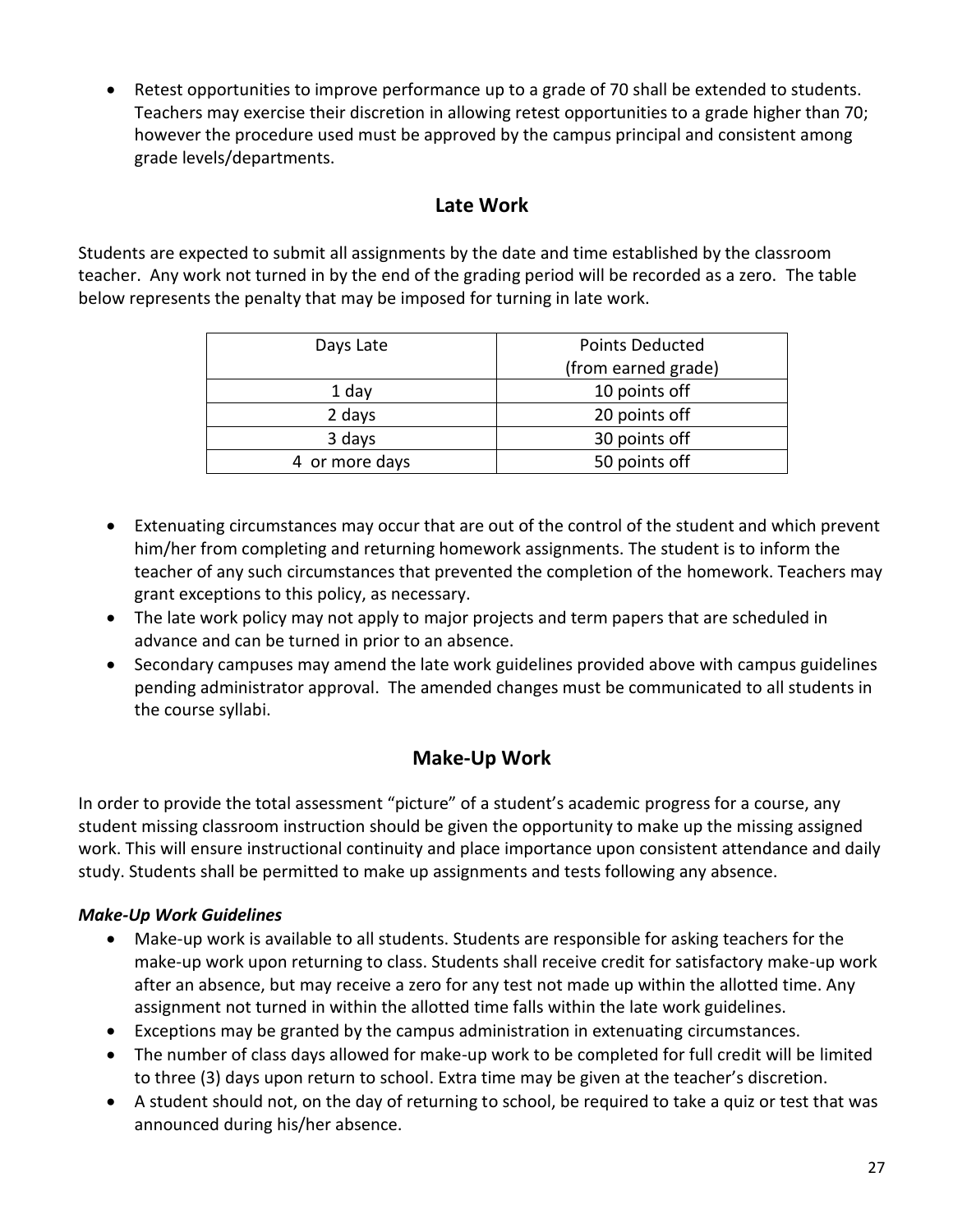- Teachers may assign additional work to ensure that students who have been absent have sufficient opportunity to master the TEKS or to meet subject or course requirements. The assignments shall be based on the instructional objectives for the subject or course and may provide greater depth of subject matter than routine make-up work.
- Teachers are required to provide assignments prior to a scheduled absence, when requested by the parent. *Please note: scheduled absences require principal approval with two weeks advanced notice.*
- Parents may request work for students who have been or who anticipate an absence to exceed three days. A 24-hour notice is required to gather the work from teachers.

# *Unexcused Absences*

A note signed by the parent/guardian showing the dates and reason for the absence is to be submitted within three (3) days after the student returns to class. If this note is not sent within the allocated three (3) days, the absence will be reported as unexcused. A student with an unexcused absence may make up all work missed for full credit.

# *Suspension*

A student suspended from his/her regular classes is to request makeup work when he/she returns to school. The student is expected to satisfactorily complete the assignments for the period of suspension within the time designated by the makeup work policy.

# **Schedule Changes**

Schedule changes can have a significant impact on the calculation of the nine-week average. Schedule changes will be considered during the first two weeks of a new semester for the following reasons only:

- Student is a senior not scheduled in a course needed for graduation.
- Student has already earned credit for a course in which he/she is currently scheduled.
- Student does not have the prerequisite(s) for a class listed on his/her schedule.
- Student has previously failed this course with the same teacher.
- Student has been dismissed from a program where approval must be granted for placement.
- Student does not have a full schedule.
- Data entry error (no lunch, class listed twice, free period, etc.) has occurred.

For students with disabilities, courses are determined by the Admissions, Review, and Dismissal (ARD) committee. Student's schedules must coincide with ARD recommendations.

# **Course Level Changes**

Course level changes may be considered at the end of the first nine-weeks of each course. To be eligible for a course level change, a student must be misplaced in the current course. Course level change options and grading considerations for such changes include the following:

1. To transfer to a lower level class, the student must have made a sincere effort to succeed, as determined by campus personnel, by completing work and attending tutorials. If these conditions are met and the student is earning less than a grade of 75, that student will be considered for a change. Final approval will depend upon space availability in the receiving class. A student who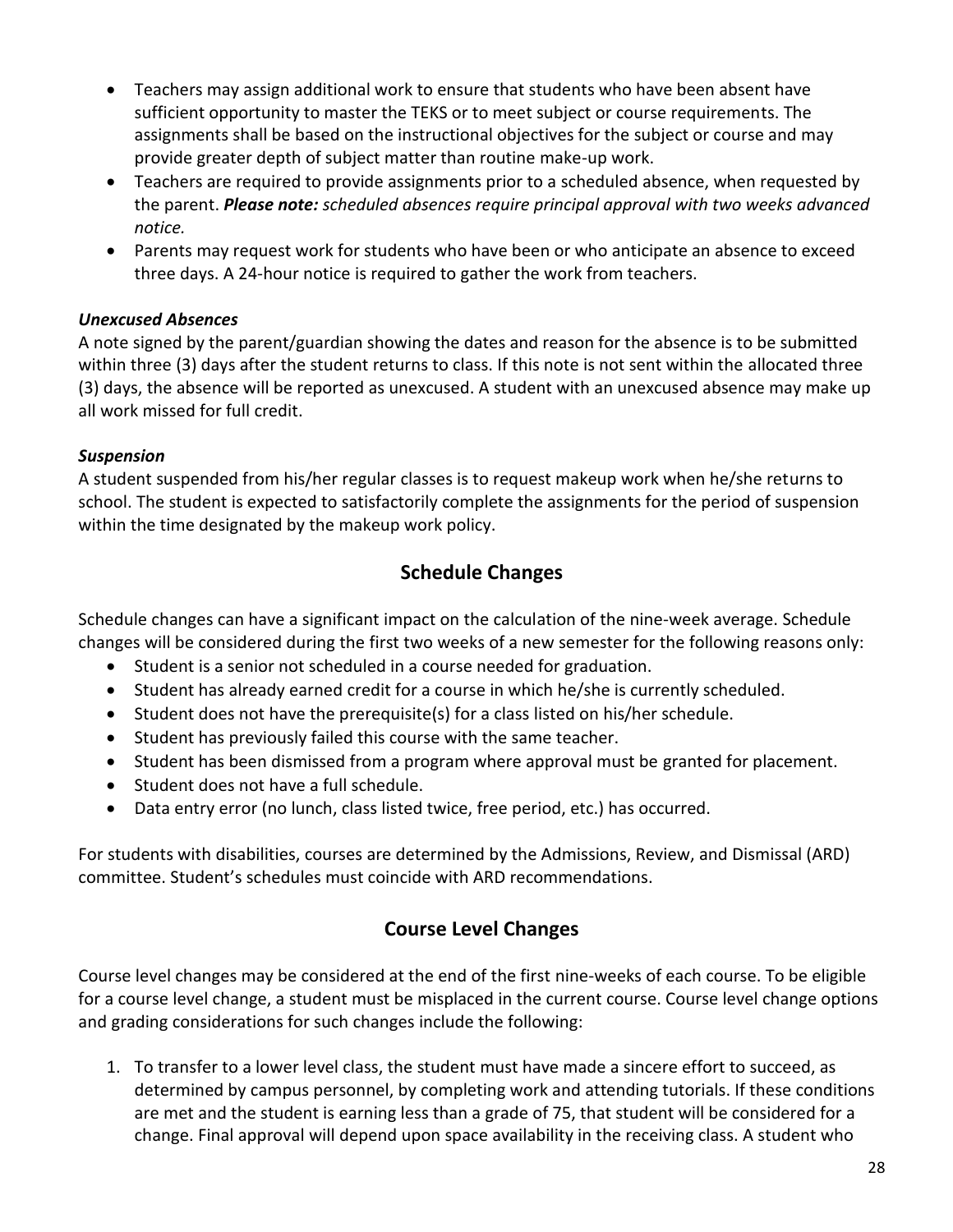transfers to a lower level class after the first nine-weeks is not eligible to earn weighted points for the semester.

2. A student who transfers to a higher level class after the first nine-weeks is not eligible to earn weighted points for the first semester. In order to receive weighted points at the semester for an Pre-AP/AP or Dual Credit course, the student must be enrolled in the advanced course **for the entire semester** and fulfill **all** requirements for the course. Students enrolled in an AP course are **required** to take the corresponding AP examination.

### *Emergency Situations*

Students who miss a significant amount of school for unavoidable emergency reasons may request consideration to drop a class with no academic repercussions through the RtI Committee or the Admissions, Review, Dismissal (ARD) process.

### *Withdrawing from Dual Credit Courses*

Should a student withdraw from a Dual Credit course, the campus will accept the withdrawal grade and place the student in the comparable high school course.

# *High School Grade Averaging to Receive Credit*

Grade averaging will be utilized for year-long courses if the grade is at least a 60 for either semester. The other semester must have a grade higher than a 70 that averages with the failing semester grade to achieve a final grade of 70. Courses must be taken during same school year. **Courses taken in summer school or credit recovery are not considered for grade averaging. The failed semester is not counted for NCAA.** 

**Exception to the rule**: (math and year one foreign language courses) These courses will only be eligible for grade averaging if the student earns a grade of 60-69 during the first semester and a grade of 71 or higher second semester. Courses must be taken during same school year. Should a student pass the first semester of the math or foreign language course but fail the second semester, grade averaging is not permitted, and .5 credits will be awarded only for the first semester.

| Example       |                     |              |                      |  |
|---------------|---------------------|--------------|----------------------|--|
| <b>Course</b> | <b>1st Semester</b> | 2nd Semester | <b>Credit Earned</b> |  |
| English       | 63                  | 78           | 1.0                  |  |
| History       | 78                  | 62           | 1.0                  |  |
| Algebra 1     | 78                  | 62           | 0.5                  |  |
| Spanish 1     | 65                  | 78           |                      |  |

# **Academic Honors**

A student must have an average of 90 or more in all subjects graded numerically each nine-weeks to be placed on the all-A Honor Roll. AB Honor Roll requires students to earn no more than 2 B's in any academic subject each nine-weeks. Conduct grades do not affect a student's placement on the honor roll.

In determining the Honor Roll awards for the end of the year, grades for each nine-weeks are used—not the yearly averages. For example, a student who receives a certificate for the All A Honor Roll for the year must have all A's each nine-weeks grading period.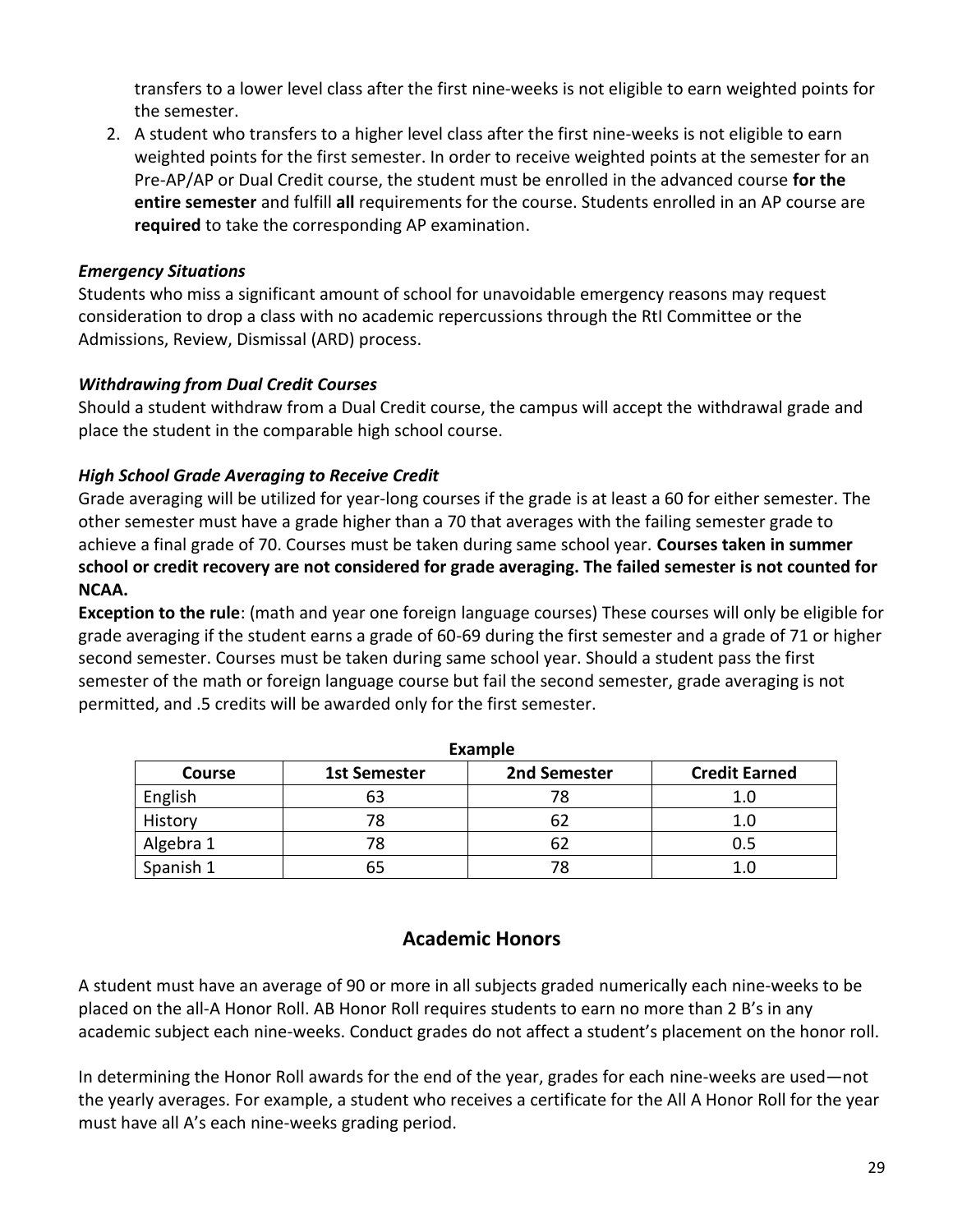# **High School Grade Points**

Class ranking for each student in the graduating class shall be determined by averaging the semester grade points through the 7th semester of high school. Honor graduates, including Valedictorian and Salutatorian, will be named after the final class rank. No distinction is made between four-year and threeyear graduates. There will be an exception for early graduates from the class of 2019 due to the change in grade point scale. Students graduating early from the 2019 cohort will be recalculated using the 2014 grade point scale in order to be eligible for Valedictorian/ Salutatorian.

All courses taken within the regular school day and regular school year shall carry grade points, including those grades transferred from other accredited high schools. Grades for courses in which credit was earned in credit recovery, outside the regular school day (i.e. evening school) or outside of the regular school year (i.e. summer school) shall not be included in the computation of a student's GPA. In addition, courses for which high school credit was earned before the student entered high school shall not be included in the computation. Grade points shall be awarded for course work according to the following scales based on the year student started 9th grade:

| <b>Grade Points Earned</b> |              |                                                               |                             |                                             |     |
|----------------------------|--------------|---------------------------------------------------------------|-----------------------------|---------------------------------------------|-----|
| <b>Numerical Grade</b>     | Letter Grade | *Dual Credit/<br>Pre-AP/AP/Honors<br>(4 point weighted scale) | Academic<br>(4 point scale) | <b>Alternate Courses</b><br>(3 point scale) |     |
| 95-100                     | $A+ / A$     | 5.0                                                           | 4.0                         | 90-100                                      | 3.0 |
| 90-94                      | A-           | 4.5                                                           | 3.5                         |                                             |     |
| 85-89                      | $B+/B$       | 4.0                                                           | 3.0                         | 80-89                                       | 2.0 |
| 80-84                      | <b>B-</b>    | 3.5                                                           | 2.5                         |                                             |     |
| 75-79                      | $C+ / C$     | 3.0                                                           | 2.0                         | 70-79                                       | 1.0 |
| 70-74                      | $C -$        | 2.5                                                           | 1.5                         |                                             |     |
| $0 - 69$                   | D/ F         | 0.0                                                           | 0.0                         | $0 - 69$                                    | 0.0 |

#### **Entered 9th grade 2014**

\*Dual credit courses taken at DHS and Collegiate High School will be calculated on the Pre-AP/ AP grading scale.

### **Entered 9th grade 2015 and beyond**

| <b>Grade Points Earned</b> |           |                   |                 |                 |                 |     |  |
|----------------------------|-----------|-------------------|-----------------|-----------------|-----------------|-----|--|
| <b>Numerical</b>           | Letter    | *Dual Credit/AP   | Pre-AP/Honors   | Academic        | Alternate       |     |  |
| Grade                      | Grade     | (4 point weighted | (4 point        | (4 point scale) | Courses         |     |  |
|                            |           | scale)            | weighted scale) |                 | (3 point scale) |     |  |
| 95-100                     | $A+ / A$  | 6.0               | 5.0             | 4.0             | 90-100          | 3.0 |  |
| 90-94                      | A-        | 5.5               | 4.5             | 3.5             |                 |     |  |
| 85-89                      | $B+/B$    | 5                 | 4.0             | 3.0             | 80-89           | 2.0 |  |
| 80-84                      | <b>B-</b> | 4.5               | 3.5             | 2.5             |                 |     |  |
| 75-79                      | $C+ / C$  | 4                 | 3.0             | 2.0             | 70-79           | 1.0 |  |
| 70-74                      | $C-$      | 3.5               | 2.5             | 1.5             |                 |     |  |
| $0 - 69$                   | D/F       | 0                 | 0.0             | 0.0             | $0 - 69$        | 0.0 |  |

 \*Core academic dual credit courses (i.e. English, Math, Science, Social Studies, and LOTE) taken at DHS and Collegiate High School will be calculated on the Dual Credit/ AP grading scale.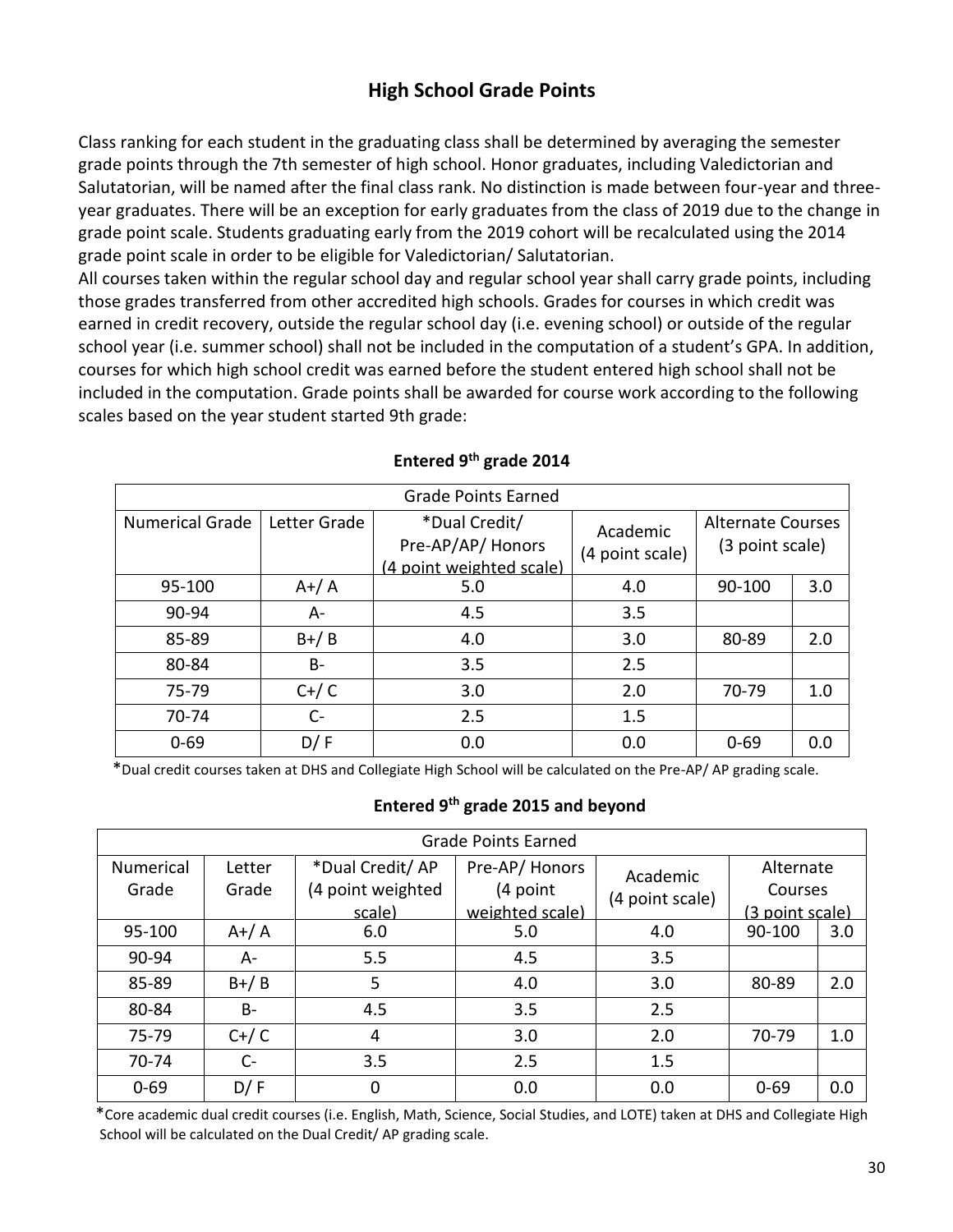# **Extracurricular Activities and University Interscholastic League (UIL) Eligibility**

Per Policy EIA (Local), grades shall not be increased or reduced for participation or lack of participation in any extracurricular activity. Teachers, coaches, directors, and sponsors should refer to Texas Education Code §76.1 for definition of extracurricular activities. Sponsors of extracurricular clubs and groups are responsible for ensuring that participating students are eligible through confirmation of grades.

### *Dickinson ISD Eligibility Calendar*

DISD publishes an official eligibility calendar annually. See Appendix C of this document, the campus extracurricular sponsor, or [www.dickinsonisd.org.](http://www.dickinsonisd.org/) This calendar is strictly adhered to, and it is recommended that you maintain a copy for your reference.

### *Official Eligibility Grade Check Date*

This is the established calendar date for the official grade check.

### *Gain/Lose Dates*

Students will gain eligibility if they are passing in ALL classes or lose eligibility if they fail ANY class (excluding those identified as Honors or Advanced classes).

### *Gain Only Dates*

Ineligible students have the opportunity to regain eligibility if they are passing ALL classes, not just the ones they were failing (excluding those identified as Honors or Advanced classes).

### *Grade Period Dates*

This is the effective date that students regain or lose eligibility at the end of the school day. It is seven calendar days after the official eligibility check.

### *Advanced Class Waivers*

Dickinson ISD values academic rigor in student course work and upholds high standards in regard to grade exemptions in Advanced level course work. Students who participate in an advanced course (PreAP, AP, Dual Credit, or Honors) may apply for a waiver if they fail an advanced course with a 60 or higher for each UIL grading period. In order to apply for a waiver for UIL participation, a waiver application must be filled out completely. The waiver application is available from the coach/ sponsor or in Appendix C of this document. The form must be turned in within the 7-day grace period to the UIL administrator. The following rules must be noted:

- An application is a request. The UIL administrator will **CONSIDER** the waiver; it is not a guaranteed waiver.
- Only Pre-AP, Dual Credit, Honors, and AP classes are eligible for a waiver.
- On-level courses do not qualify for a waiver.
- The grade under consideration must be a **60** or higher.
- In order to be considered for a waiver, a student must be present 96% of the days in which school was in session during the grading period in which the waiver is requested. Consideration will be given to extenuating circumstances.
- **If a waiver is awarded for any nine weeks grading period (NW1, NW2, and NW3), the student must earn a passing grade of at least 70 by the three-week grade check immediately following the nine week grading period in ALL classes in order to maintain eligibility.**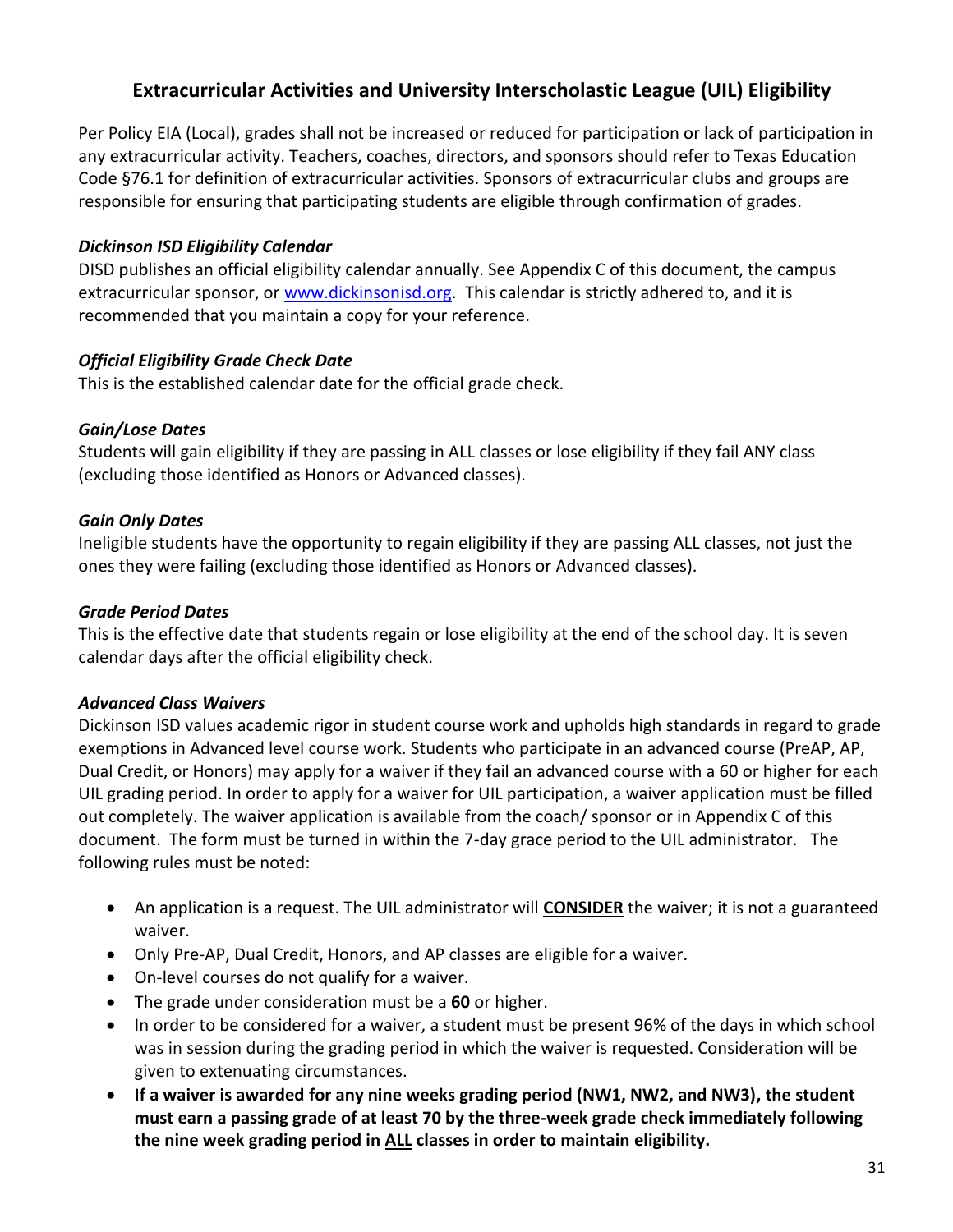### **Waiver for Advanced Courses**

The information below provides the courses approved for a waiver:

- **Advanced Placement** all AP courses in English, Mathematics, Science, Social Studies, Economics, and Language other than English
- **Dual Credit** courses in English, Mathematics, Science, Social Studies, Economics, and Language other than English
- **English** Pre-AP English I, Pre-AP English II, 7<sup>th</sup> grade Pre-AP English, 8<sup>th</sup> grade Pre-AP English
- **Mathematics** Pre-AP Algebra I, Pre-AP Geometry, Pre-AP Algebra II, Pre-AP Pre-Calculus, 7th grade Pre-AP Math, 8<sup>th</sup> grade Pre-AP Math, 8<sup>th</sup> grade Algebra I
- **Science** Pre-AP Biology, Pre-AP Chemistry, Pre-AP Physics, Anatomy and Physiology (Honors), 7th grade Pre-AP Science, 8th grade Pre-AP Science
- **Social Studies** Pre-AP World Geography, Pre-AP World History, 7<sup>th</sup> grade Pre-AP Social Studies, 8<sup>th</sup> grade Pre-AP Social Studies
- **Foreign Language** Pre-AP French, Pre-AP Spanish

A waiver of eligibility may be granted for TEA state approved courses and local courses approved by the school board; however, all waivers are the discretion of the campus principal.

# **University Interscholastic League (UIL) Eligibility**

(Refer to UIL website http://www.utexas.edu/admin/uil/admin/side/acad.html)

- A student who receives, at the end of any grading period (after the first six weeks of the school year), a grade below 70 in any academic class or a student with disabilities who fails to meet the standards in the Individual Education Plan (IEP) may not participate in extracurricular activities for at least three school weeks. An ineligible student may practice or rehearse, however. The student regains eligibility when the principal and teachers determine that he/she has: (1) earned a passing grade (70 or above) in all academic classes, other than those that are advanced, and (2) completed the three school weeks of ineligibility.
- All schools must check grades for all participants at the end of the first six weeks of the school year. From that point, grades are checked at the end of each six-week grading period. Students who pass remain eligible until the end of the next grading period.
- All activity coaches and directors are responsible for obtaining official grade reports from the individual the principal designates as the keeper of official grades before the student represents the school. This provision applies to all grading periods. It also applies to all three school week evaluation periods for ineligible students.